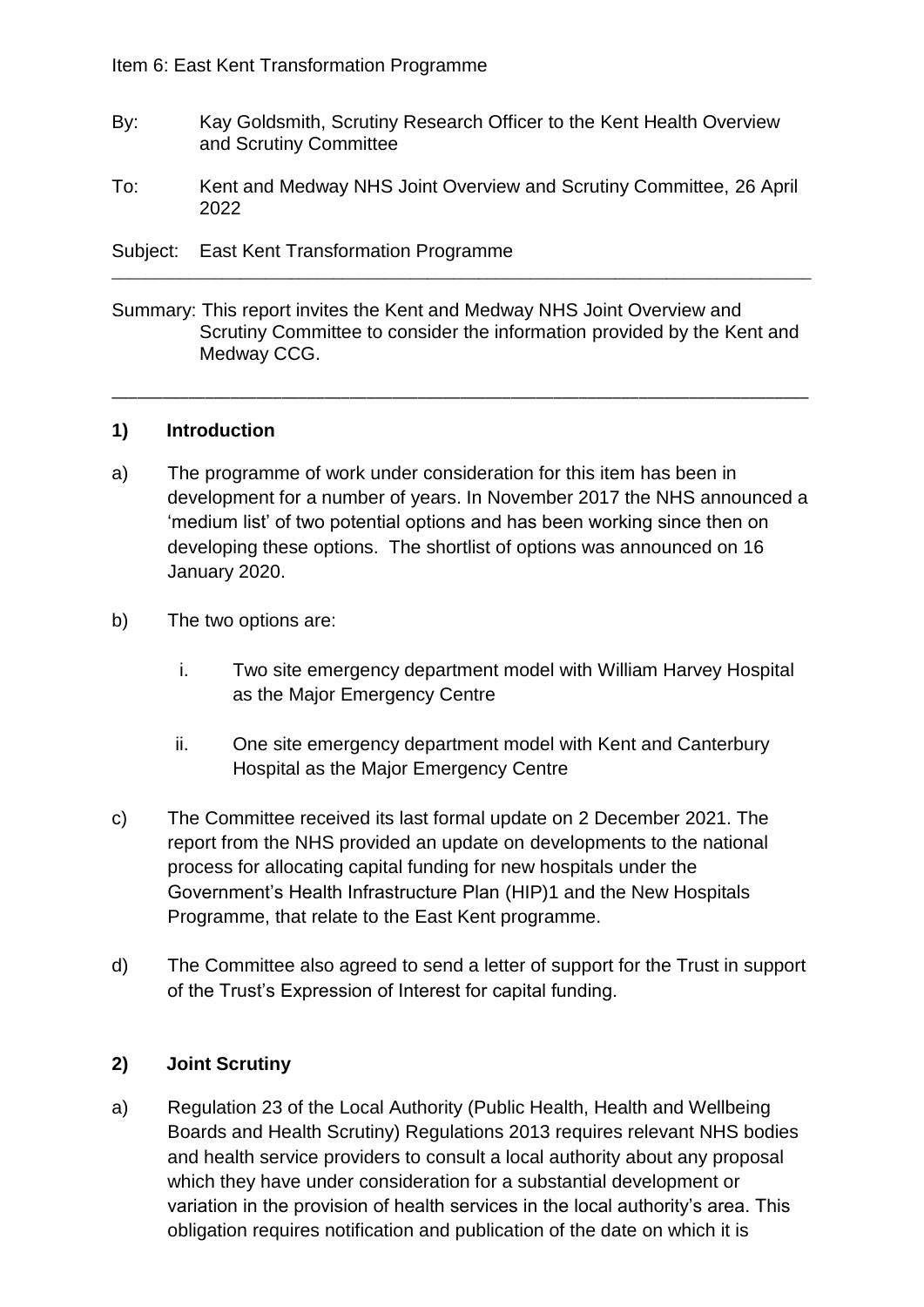proposed to make a decision as to whether to proceed with the proposal and the date by which Overview and Scrutiny may comment.

- b) The Medway Health and Adult Social Care Overview and Scrutiny Committee (HASC) considered the proposals relating to Transforming Health and Care in East Kent on 16 October 2018. They determined that the reconfiguration constituted a substantial variation in the provision of health services in Medway.
- c) The Kent Health Overview and Scrutiny Committee (HOSC) considered the item on 21 September 2018. The Committee also deemed the changes to be a substantial variation in the provision of health services in Kent.
- d) In line with Regulation 30 of the Local Authority (Public Health, Health and Wellbeing Boards and Health Scrutiny) Regulations 2013<sup>1</sup> the Kent and Medway NHS Joint Overview and Scrutiny Committee (JHOSC) is meeting for the first time of this issue. The JHOSC may:
	- make comments on the proposal;
	- require the provision of information about the proposal; and
	- require the relevant NHS bodies and health service providers to attend before it to answer questions in connection with the consultation.
- e) The legislation makes provision for local authorities to report a contested substantial health service development or variation to the Secretary of State. This only applies in certain circumstances and the local authority and relevant health body must take reasonable steps to resolve any disagreement in relation to the proposals.
- f) The JHOSC may consider whether the reconfiguration should be referred to the Secretary of State under regulation 23(9) of the 2013 Regulations. The Committee must recommend a course of action to the relevant Overview and Scrutiny Committees.
- g) The JHOSC cannot itself refer a decision to the Secretary of State. This responsibility lies with the Kent County Council HOSC and/or the Medway Council HASC.

# **4. Recommendation**

**.** 

The JHOSC is invited to note the report.

 $1$  When NHS bodies and health services consult more than one local authority on a proposal which they have under consideration for a substantial development of or variation in the provision of health services in the local authorities' areas, those local authorities must appoint a Joint Overview and Scrutiny Committee (JHOSC) for the purposes of the consultation.